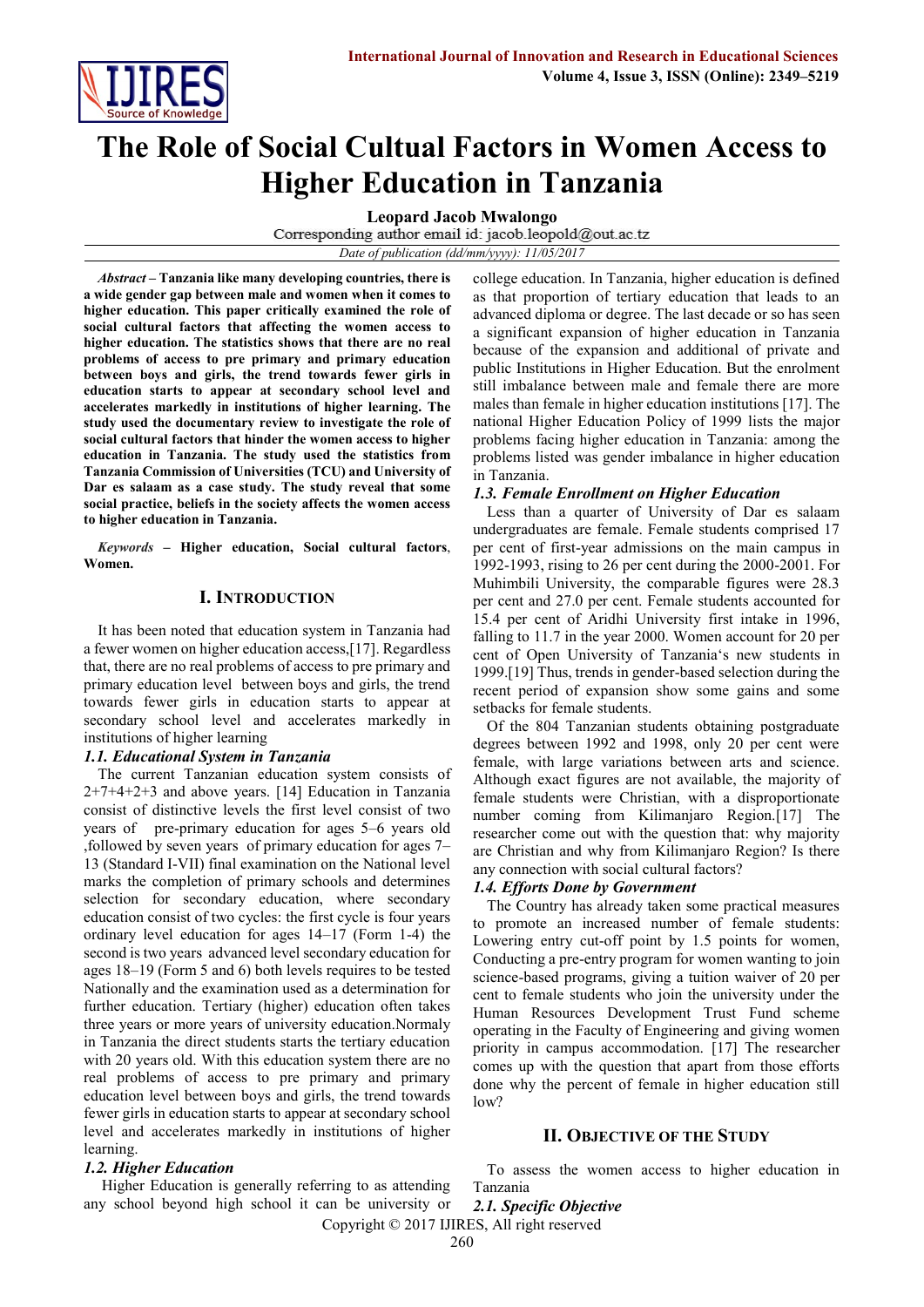

To explore the social cultural factors that hinder the women access to higher education in Tanzania.

# **III. WOMEN ACCESS OF HIGHER EDUCATION**

The most of literatures reveals that the problem of educational difference between female and male is an international concern that is more serious in the least developed countries, where Tanzania is included. The international agencies like WORLD BANK,THE UNITED NATIONS,UNESCO,UNICEF,UNDP e.tc have the most information concerning on the women access to education especially higher education in developing courtiers like Tanzania.

Based on the international agencies there are many factors in the society that influence women's access to higher education in Tanzania like policy factors, academic factors, and economic factors social cultural issues e.t.c. This study therefore examined the influence of the social cultural issues to the women access to higher education in Tanzania.

[15] did a research in Kilimanjaro region , in her study focused on gender and schooling .When collecting data she spent most of the time in teaching secondary school. Her book highlights the cultural significance and relevance of education for women. She shares the feeling thoughts and ideas with the village members on education for women. She realizes that most of older women in the community do not see the importance of education for girls.

[12] made a study on higher education in Uganda .The article written by Mama [13]revealed that Kwesiga's book is perhaps the most substantive source available on women's access to higher education in Africa. Her study begins by outlining human capital theory and social theories of gender inequality and its builds by outlining the gender gap in access to education. The study focuses on familial influence, parental attitude, social economic status and gender differentiated roles. It identifies how the combination of those factors impacts women's persistence in education.

Generally literatures show the reality on issues of women's education in Africa –Tanzania in particularly. They presented the context for the overview on the issues facing women in Tanzania today specifically on the issue of women's access in higher education.

The literatures reveled that the issue of education gap and access between female and male has a long history. It has contributed by many factors in Africa from before pre independence, colonialism and after independence among factors includes policy, colonial, academic, economic, human, social, culture e.t.c. This study therefore examined the social cultural issues as the factor that hinders the women access to higher education in Tanzania.

# **IV. METHODOLOGY**

This is a review study on the roles of social cultural factors affecting the women access to higher education in Tanzania. In context that the enrolment of women in lower education level in Tanzania are high but at high education level the number of women accessing higher education are very low. The study relied on the different literatures on the educational access and retention using the search words women education access, roles of women in society, women education development, women education retention and women social roles. Also the education policies in Tanzania were reviewed. Basically the criteria of inclusion were used based on the relevance of literature that reflecting the women education access on developing countries where Tanzania is included. The Tanzanian commission of Universities (TCU) and university of Dar es salaam enrolment statistics were used as a study area in Tanzania.[19,20]

# **V. THE ANALYSIS, PRESENTATION AND DISCUSSION**

# *5.1. The Social Cultural Issues in Tanzania that Hinder Women Access to Higher Education*

#### *5.1.1. Domestics Roles*

Beoke-Betts, [1] said that primary role of women is to participate in agricultural and take responsibility for domestic labour and care giving: The young girls bear burden of cooking, taking care of the needs of children, looking for water e.t.c; Due to these the academic carrier became lower and lowered in priority, as a result the female will not perform the exams to go for higher education as boys do. So in this case female are more disadvantaged than boys as Bourdiu et al [4] suggests. Even if the boys are participating on domestic activities yet the girls played big roles than boys, then girls always do not have good environment preparation for higher education as a results fewer female attending higher education.

# *5.1.2. Status of the women in the society*

Sutton [16] argued that most of parents do treat their children as a form of investment: where boys are treated as investment for the future, while girls are treated and invested as a potential future wives and mothers. Bhalalusesa [5] acknowledges the historical oppression of Tanzania women by stating that girls remain of circumstances just as their mothers and grandmothers, generation before them. These circumstances do not allow the society to think the women education as investment as used to Boys, as a results most of women do not have a chance to higher education.

# *5.1.3. Religion*

In Tanzania religion in one way is not a barrier for the access of women in higher education due to the fact that they provide their own nice school for girls, the problems is what they belief and practice in the society Kwasiga [12] Islamic religion in sub Saharan Africa for instance tend to have rigidly defined gender roles norms and practices which affect access and participation rates for women in education system (higher education).Beoku-Betts[1] Islamic schooling system does not allow the interaction between men and women in educational settings, This widen the gender gap and reducing women participation in education. Kwesiga [12] Christian religion tend to preach the role of women in the society as the one who suppose to know and rescue men's life also they preach that God

Copyright © 2017 IJIRES, All right reserved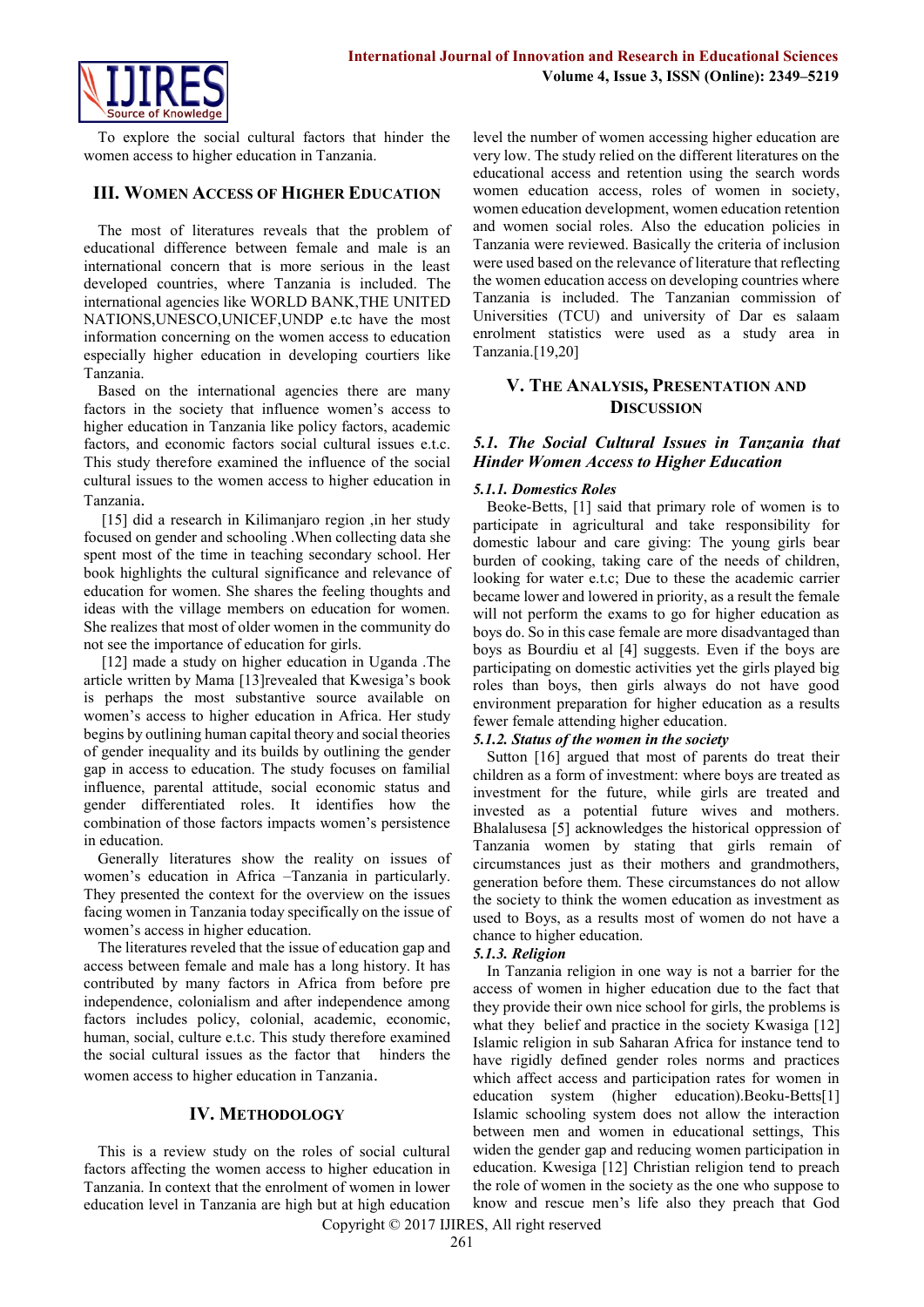

creates women from men so without men no women existence this type of beliefs made the women inferiority over men as the result religious ideology influences how society views women's as a second creature in all aspects of life particularly in education and finally impact on women access to higher education

### *5.1.4.The beliefs on women education in labour market***.**

[7], argued that another factor that contributed to access of women higher education is parents believe in the myth that there are no jobs for women in the labour market. As a result Parents are questing about their female children education from their beliefs that investing to women education is the wastage of time and money particularly from rural families. When financial decisions are made, girls are more likely than boys to be held back or withdrawn from schools due to the fact that female is in the disadvantaged group according to [4]

The number of girls enrolled in primary schools in Tanzania had increased by in the mid 1990s [12]. Although girl's enrollment has increased in primary schools, most of them do not finalize their primary, secondary school education in order to gain a credit to join higher education. More girls in Tanzania drop out of schools than boys. The consequence of this drop out is fewer women meet the criteria for higher education. This drop out contributed much with social cultural issues.

# *5.1.5. The women belief on marriage issues*

Most of women in Tanzania belief that marriage is among the important issues in life, also they belief that women are there to make sure a man needs are fulfilled by her, then they belief that marriage is all about staying at home or near with husband look for him. They belief also that man want to marry a girl with a certain age not more that. They belief that marriage product is children no children no marriage. They belief that they have to bear children in a certain age not more that than because of their health, they also belief that, men wants to marry women with a moderate level of education and not higher education. The combination of women beliefs above make them contradicted on sphere of the higher education. Most of women opted to invest in social capital in lower education than higher education. In contrary to this both boys and girls given the same opportunity but some women themselves beliefs make them drop out as [4] said the policy itself ( education for all) has nothing to do than the issues of production and privilege in society.

Referring to the above explained women beliefs on marriage is the fact that the higher education has a contradiction with social capital especially marriage in terms of time and timing, in sense that the time of preparation of higher score for higher education women start thinking about marriage, children. e.t.c as a results low credit gain which became an obstacle to higher education access. In other hand immediately after marriage the women loses the almost 90% of the chances of taking on with higher studies due to the fact that the need time to bear children time to care them time to take care husband in other way round so many responsibilities on her. Generally you find that most of women did not attend higher education in Tanzania.

#### *5.1.6. The men belief s on educated women versus time and timing in marriage*

In most cases in Tanzania the men is the one who decide to marry or not. Most of men want to marry a women with the age of 18 to 25 years old also they want to marry a women with medium education with a field of teacher and nurses with belief that they can take care their children and family in generally. The age of 18-25 according to Tanzania education system is the age of been at university education studies [14]. However some men belief that, those women with higher education are irrespective to their husband due to their education status. With this most of women struggle with medium education in order to widen the chance of marriage as a social need and respect in the society. So the struggle of the government to increase the enrollment in primary and secondary schools ends at vein due to investment of social capital of women themselves

Marriage is a social need in the society also is a respect in the society. In religion also they preach that marriage is important and good thing that makes women to reach heaven.(men are not mentioned) . However most of men in the society would like to propose marriage issues to the lower education level when it comes to higher education the trend change women propos and the men run away, finally you find out women are in disadvantaged group in the issue of the access of higher education.

#### *5.1.7. Beliefs on girls as good caregivers*

The rapid expansion of cities (town ) go together with high demand of domestic labour market with the belief that girls are good family caregivers lead to high demand of them. The poor parents from rural areas have responded by sending their daughters into the domestic labour markets in return for regular income. This new trend takes many women and girls away from school because they must live with families that they provide labour services in the cities [8]. Those who remain at home while performing domestic labour, are at the same time expected to continue performing their traditionally designated roles at home, even as they attend school. They will not manage to have enough time to prepare themselves for the exams to higher educational access. As results most of them ends up with standard seven, form four and few of them form six secondary education levels and for higher education remains as a gold chance for them.

# *5.1.8.Beliefs of virgin in marriage*

[9] argues that, some Tanzanian ethnic societies make emphasis on girls remaining virgins until marriage. It is encouraged that two people who are engaged wait to consummate their marriage until all the traditional ceremonies have taken place. Which is not bad any way but Parents worried that if their daughters attend school, they will forget this part of their cultural values and engage in premarital sex. So the parents prefer to send their girls in school to a medium level of education only not in higher education with the worry that they will be engaged in premarital sex while boys are engaged in higher education smoothly. After marriage, the women will be engaged to social and family activities where the higher education became almost impossible for them as a result fewer chances of women to access higher education.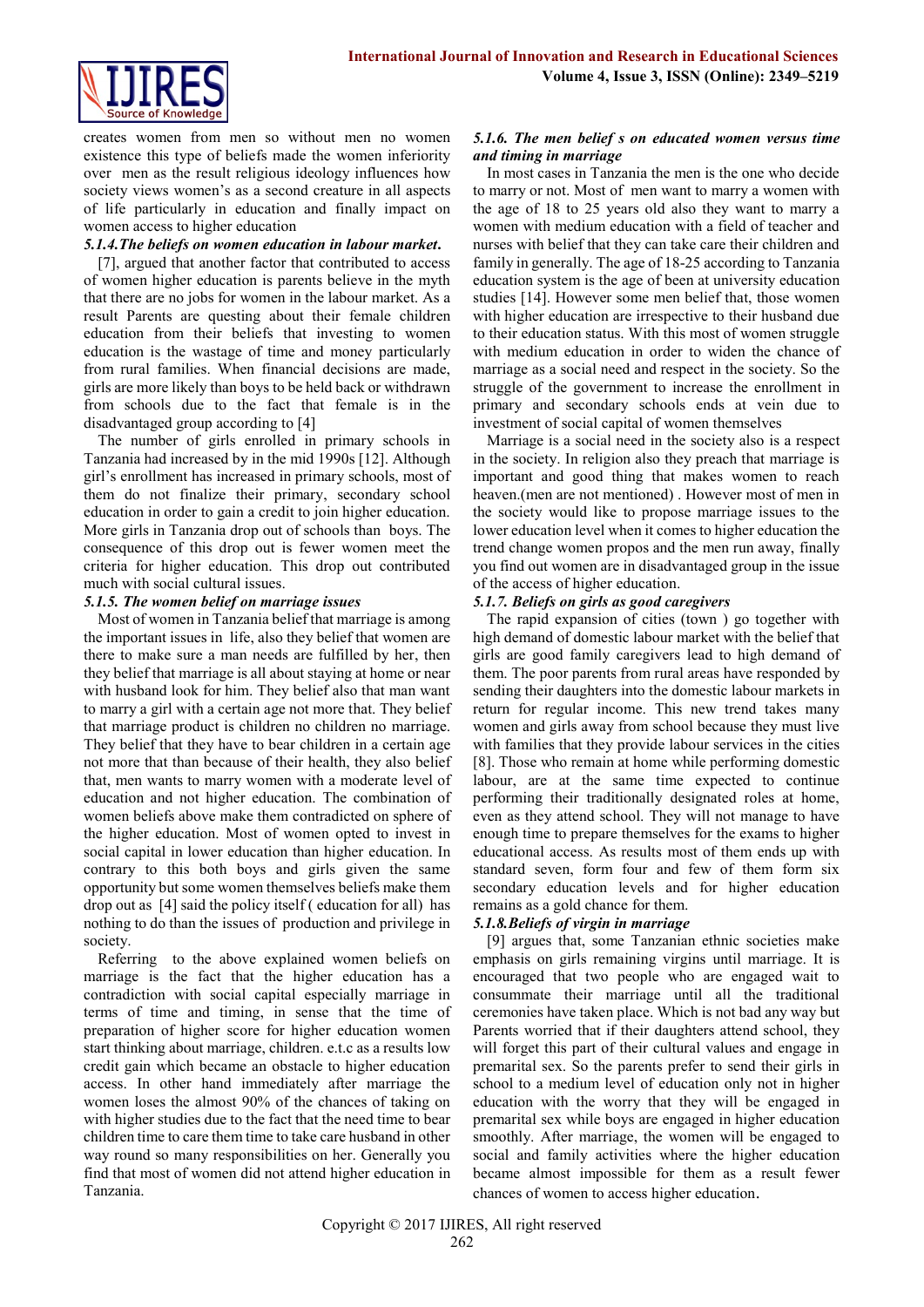

# *5.1.9. Cultural beliefs on educated women*

The Tanzanian beliefs and practices regarding education, and the place of women in society make up the basis for discrimination against gender in education at all levels. In most rural Tanzanian communities, educated woman obtain negative comments from community members. Some believe that educated women acquire western knowledge and have forgotten their own. From this attitude, some parents believe that education leads their daughters to prostitution and being unfaithful in marriage [2]. I believe that it is fair to consider, perhaps that Tanzanian women feel that once educated, the need to stay in a marriage that lucks equal structure is absurd. Traditionally, social norms and patriarchal values limit the expectations of women, especially in careers. Women's employment positions in most African(Tanzania) countries are still very confined to the typical roles of teachers, nurses, and secretaries" etc. while positions such as CEOs Manager's and other decision making jobs are unfamiliar to most African women because these are stereotyped as male positions. It will take persistence, hard work, collaboration and motivation for women to begin holding positions that are male dominated. These leads to fewer women access in higher education in Tanzania.

#### *5.1.10. Patriarchy*

The system of patriarchy still practiced in Tanzania where makes the women to be ignored in most decision making bodies in the society including education patterns. [10] the decision making process, which begins at the household level and extends through business and government frequently ignores women's voices. Women continue to be distance from legislative and decision making bodies and other position power which prevents them from creating social policies in a society to decide to continue with the higher education, rather than practicing what is exiting in the society [12]. [4] recommended that "Not only can a man stoop without degrading himself to certain tasks that are socially defined as inferior(not least because it is unthinkable that man should perform them) but the same task may be noble and difficult, when perform by men or insignificant and imperceptible, easy and futile when performed by women"

According to [11] gender determines how power, property, prestige and educational opportunities are organized regulated and distributed. This begins at the smallest unit the household and extends to larger societal patterns including the access of higher education although literacy helps provide opportunities for women, it does not necessary enhance their social standing and decision making especially in the access of education (higher education)

#### *5.1.11. Distance to schools vs domestic work*

Location of schools inhibits women from pursuing primary, secondary (O, A level) education [6] which is the important stages to higher education. [12] children who do not live near a school are subject to greater absenteeism, again girls are responsible for more of the domestic work load than their male peers and their duties require a higher investment of time, after this long day the girls will prepare the evening meal, water, cleaning and take care for young

family members. With all this the girls (women) cannot be able to prepare themselves for next day schools activities, self study, home work and prepare for the final exams that will make them to have access to higher education compared to boys (men).This is why women are fewer in higher education.

# *5.1.12. Teenage pregnancy*

This is another issues related with social cultural issue that hinder women access to higher education in Tanzania, because once a girl got a pregnant in studying that is the end of schooling to her according to the Tanzanian school system as a result no further chance for them to reach higher education. According to [5] she said that the pregnancy violets fundamental right to education and contradicts Tanzanian's constitution and educational policy that "equal opportunities for all individual who want to pursue education" the current practice is to expel pregnant girls from school at both levels (primary &secondary)which is a very important levels to reach the higher education. Since boys had no problem on this, the number of girls in higher education decreases as a result fewer women access the higher education. In this with Boudieu ideas we can place girls as a disadvantaged group in accessing higher education.

Bourdioue said that the game of schooling is discriminatory. Since pregnant girls assume responsibility for the situation while men who impregnate them go through no consequences. (This is unfair). [5] frequently these girls suffer doubly because they shoulder the burden at child care at a young age and their social status becomes lowered. While men had to selves their studies smoothly until higher level for sure this is unfair game.

[12] said that some parents became so worried about a possible teen pregnancy that they may remove their daughters from school once they reach puberty. [3] estimated that approximately 3000 Tanzanian girls in primary and secondary became pregnant annually. [1] noted that about 18 percent of Tanzania women from the ages of 15-19 give birth (which is the schooling age) those girls be removed from school system cause a very huge gap on the women access to higher education in Tanzania.

# **VI. CONCLUSION**

The impact of social cultural issue on the women access to higher education in Tanzania is not simple to be understood and it is impossible to work on it as a single phenomenon, it has a connection with other issues. The impact of this in women access to higher education has a very connection and translated from primary and secondary school education. Even if the boys and girls are in the same academic, economic, political, and social conditions (life spheres) women are disadvantaged with their gender. The social cultural practiced in the society still preventing the women access to education especially higher education in Tanzania. [4] argued that the issue of access in higher education is the question of social, political and cultural privilege. He said it is a complex matter of the way that social system work which has a focus on the habitus.